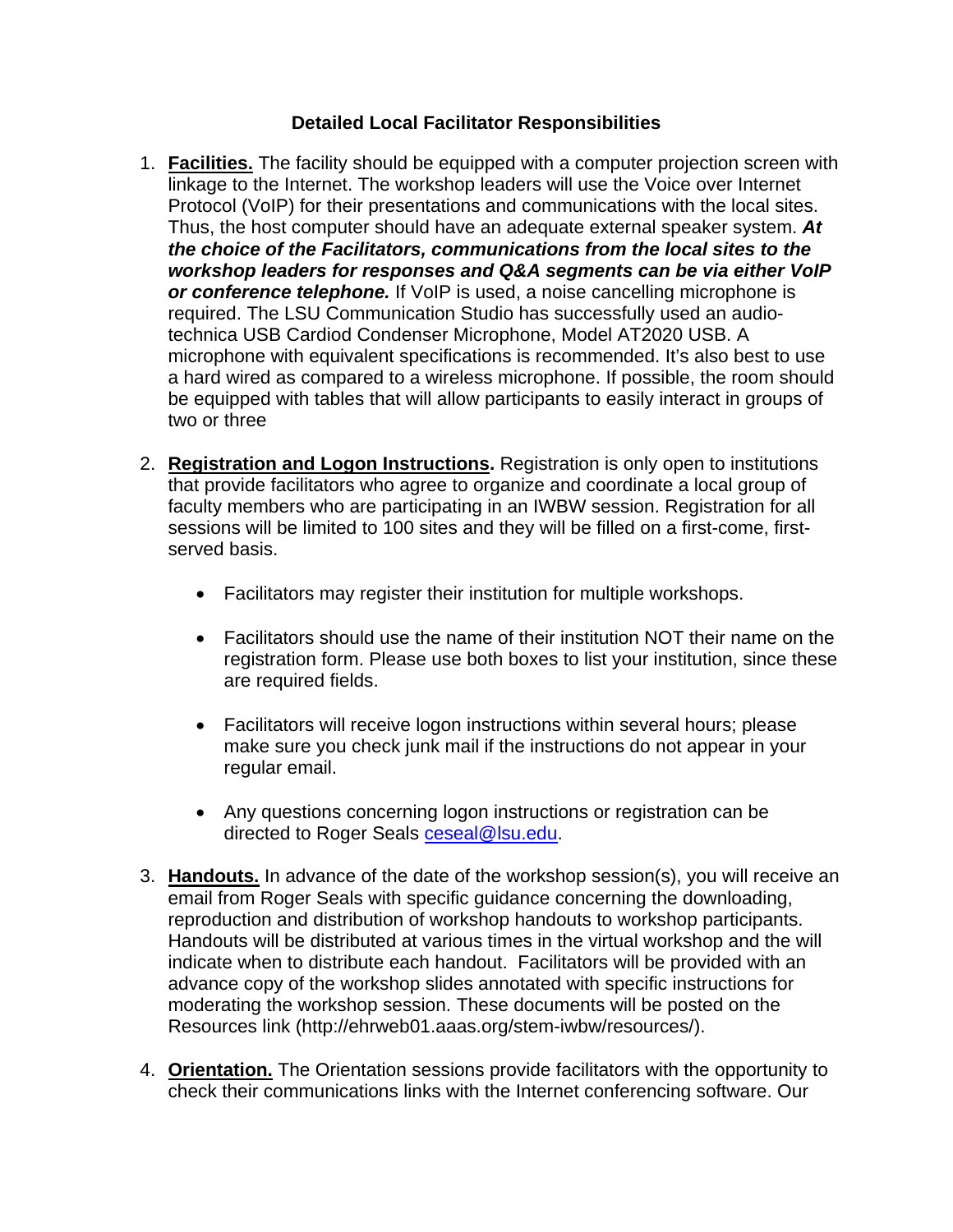goal is to ensure that 100% of the sites have a satisfactory 2-way audio link with the workshop leaders. In addition, questions concerning workshop logistics can be addressed during the session. No formal presentations will be given and Facilitators can join the session at any time during the two hour period of the session.

- 5. **Sign-in of Participants.** In advance of the workshop session, Facilitators will be provided an Internet link that they should forward to their participants requesting that they sign-in and complete a brief, on-line pre-workshop assessment survey before the actual meeting time. Since it is critical that the IWBW Program has information about the number and characteristics of the participants in order to report to NSF, Facilitators should send a reminder to their participants about the need to sign up. As you will see below, Facilitators will also need to have a few computers available at the time of the workshop to allow those that have not signed up to do so.
- 6. **Initial Local Activities.** An annotated set of slides will be supplied to the Facilitators in advance of the workshop session(s) that will provide guidance on how to manage the initial local activities. These will include a final opportunity for participants to sign up, get organized, and engage in an initial reflection about the workshop topic
- 7. **Interactive Workshop Format.** The virtual segment of the IWBW will consist of a series of content discussions, each of which will be followed by an onsite activity in which the participants are asked to engage actively. Basically, these interactive activities will follow the "Think, Share, Report, Learn" model.
	- The Workshop Leaders will pose a relevant question to the participants, after which they will have time to Think individually and then to pair up with a colleague to discuss their mutual responses.
	- The Facilitator will then lead a discussion during which individuals can report their responses to the local group.
	- After this, the Workshop Leaders will call the virtual workshop back into session and ask for reports from selected sites.
	- Finally, the Leaders will share their response to the question or issue that was posed.

The actual times for these elements may vary but specific guidance will be provided in the annotated slides and by the Workshop Leaders during the session.

8. **Concluding Local Activities.** At the end of the formal workshop, participants will again be asked to respond to a second "reflection" question and then share their